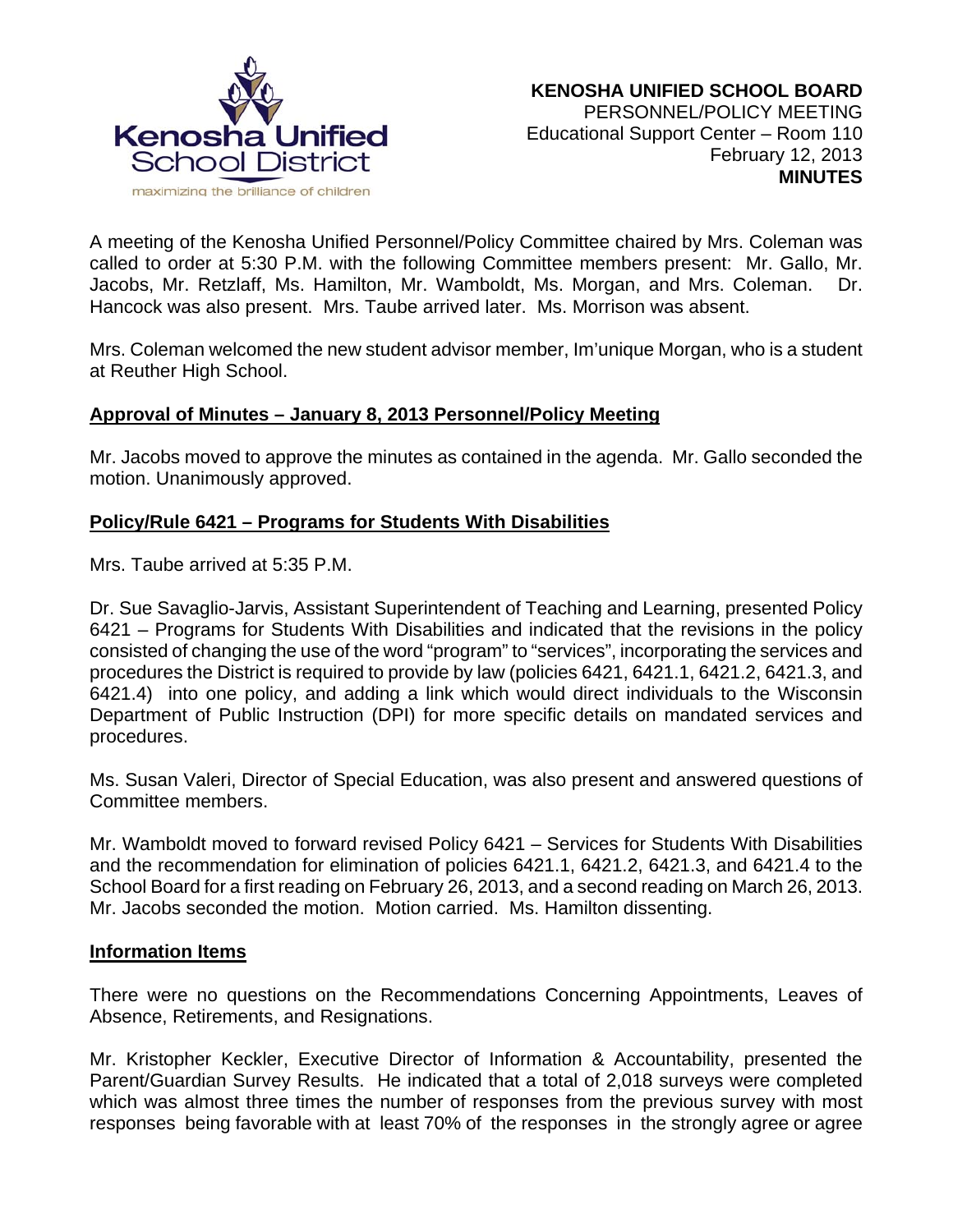categories in 21 of the 36 questions. Mr. Keckler noted that the results from the survey will continued to be studied by the District. A suggestion was made that the Cleanliness/Safety category not be a combined category in the future.

Mr. Keckler presented the Middle School Class Size Report. He indicated that it was being provided for informational purposes in response to a request by a Committee member. He noted that the classes were categorized into academic, activity, or elective courses for the different middle schools and the numbers were based on the Official Second Friday Pupil Count Day – January 11, 2013.

Mr. Keckler presented the School Year 2013-14 Preliminary Enrollment Projections as contained in the agenda and answered questions from Committee members. He indicated that the projections will continue to be reviewed and adjusted accordingly.

### **Future Agenda Items**

Mr. Keckler indicated that he would provide the High School Class Size Report in March.

Meeting adjourned at 6:12 P.M.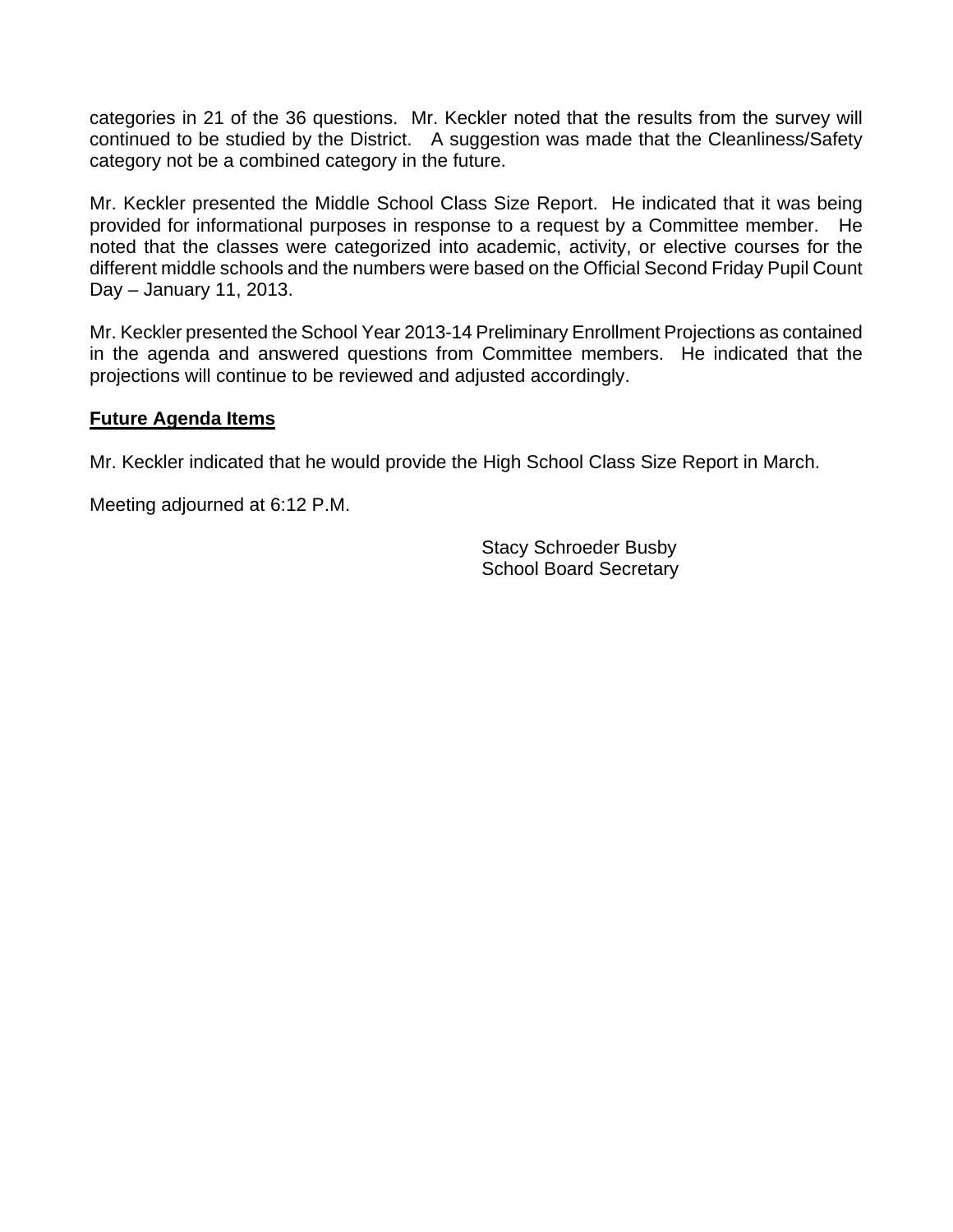

A meeting of the Kenosha Unified Audit/Budget/Finance Committee chaired by Mr. Gallo was called to order at 6:17 P.M. with the following Committee members present: Mr. Nuzzo, Mr. Bryan, Ms. Marcich, Mr. Kent, Mr. Coleman, Ms. Adams, and Mr. Gallo. Dr. Hancock was also present. Mr. Aceto was absent.

## **Approval of Minutes – December 4, 2012 Meeting**

Mr. Nuzzo moved to approve the minutes as contained in the agenda. Mr. Bryan seconded the motion. Unanimously approved.

#### **Information Items**

Mrs. Tina Schmitz, Chief Financial Officer, presented the Budgeted Salaries and Benefits as contained in the agenda. She indicated it was being presented for informational purposes in response to a request from a Committee member. Mr. Bryan requested a comparison between teachers and instructional coaches. Mr. Kent requested information on how our numbers compare to other districts comparable in size.

Mrs. Schmitz presented the Investment Quarterly Report as contained in the agenda and there were no questions.

Mrs. Schmitz presented the Monthly Financial Statements as contained in the agenda. She noted that unemployment costs are under budget and that the substitute budget is over budget and that the two may offset themselves. She also noted a decrease in library and transportation aid of approximately \$75,000.

Mrs. Schmitz presented the Dashboard Report as contained in the agenda. A higher cost per student for 2010-2011 was noted and Mrs. Schmitz indicated that she would look into the reason behind that.

#### **Future Agenda Items**

Mr. Coleman requested a copy of Kyle Flood's "Putting KUSD on Top" report.

Meeting adjourned at 6:33 P.M.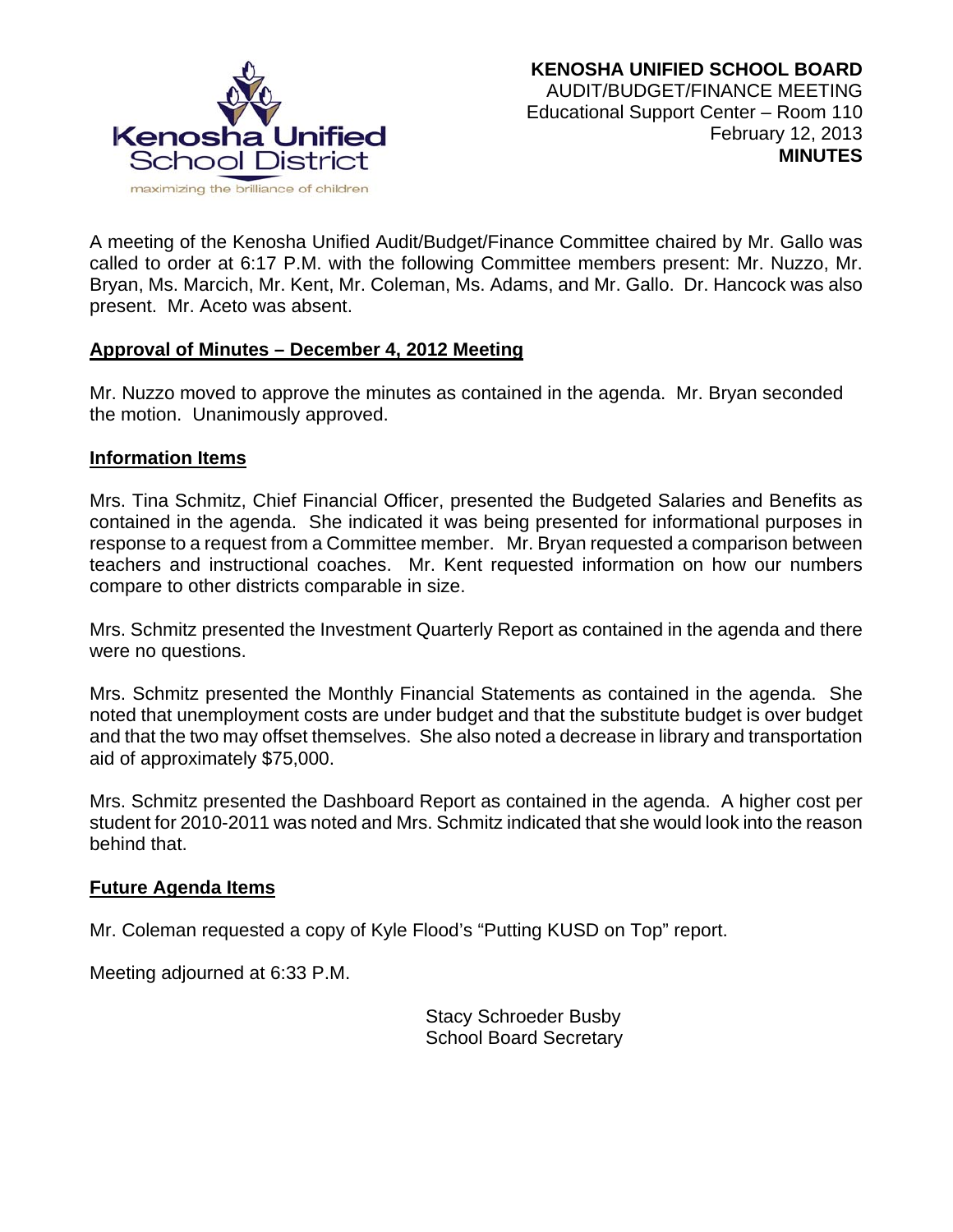

A joint meeting of the Kenosha Unified Audit/Budget/Finance and Curriculum/Program Committees chaired by Mr. Gallo was called to order at 6:36 P.M. with the following Committee members present: Mr. Nuzzo, Mr. Bryan, Ms. Marcich, Mr. Kent, Mr. Coleman, Ms. Adams, Mrs. Taube, Ms. Stevens, Mrs. Anderson, Mrs. Daghfal, Ms. Santoro, and Mr. Gallo. Dr. Hancock was also present. Mr. Aceto, Mrs. Coleman, Mrs. Reed, and Mr. Simpkins were absent. Ms. Galli was excused.

# **Mary Frost Ashley Charitable Trust**

Ms. Patricia Demos, Community School Relations Coordinator, presented the Mary Frost Ashley Charitable Trust grant proposal titled Framework for Healthy Youth Development: Expanding Family and Student Learning Programs. She indicated that the goal of the one year grant is to further develop the District's Family Engagement Training and Education Programs as well as provide meaningful and engaging learning opportunities for students to increase achievement and attendance.

Mr. Bryan moved to forward the Mary Frost Ashley Charitable Trust grant proposal titled Framework for Healthy Youth Development: Expanding Family and Student Learning Programs to the full Board for submission. Mr. Kent seconded the motion. Unanimously approved.

# **Request to Submit 21st Century Community Learning Center (CLC) Program Grant Application for 2013-14 School Year**

Dr. Sue Savaglio-Jarvis, Assistant Superintendent of Teaching and Learning, and Mr. Paris Echoles, Coordinator of Student Engagement and Equity, presented the Request to Submit the 21<sup>st</sup> Century Community Learning Center (CLC) Program Grant Application for 2013-2014 School Year as contained in the agenda and answered questions from Committee members.

Mr. Nuzzo moved to forward the Request to Submit the 21<sup>st</sup> Century Community Learning Center (CLC) Program Grant Application for the 2013-2014 School Year to the full Board for approval. Ms. Stevens seconded the motion. Unanimously approved.

Meeting adjourned at 6:47 P.M.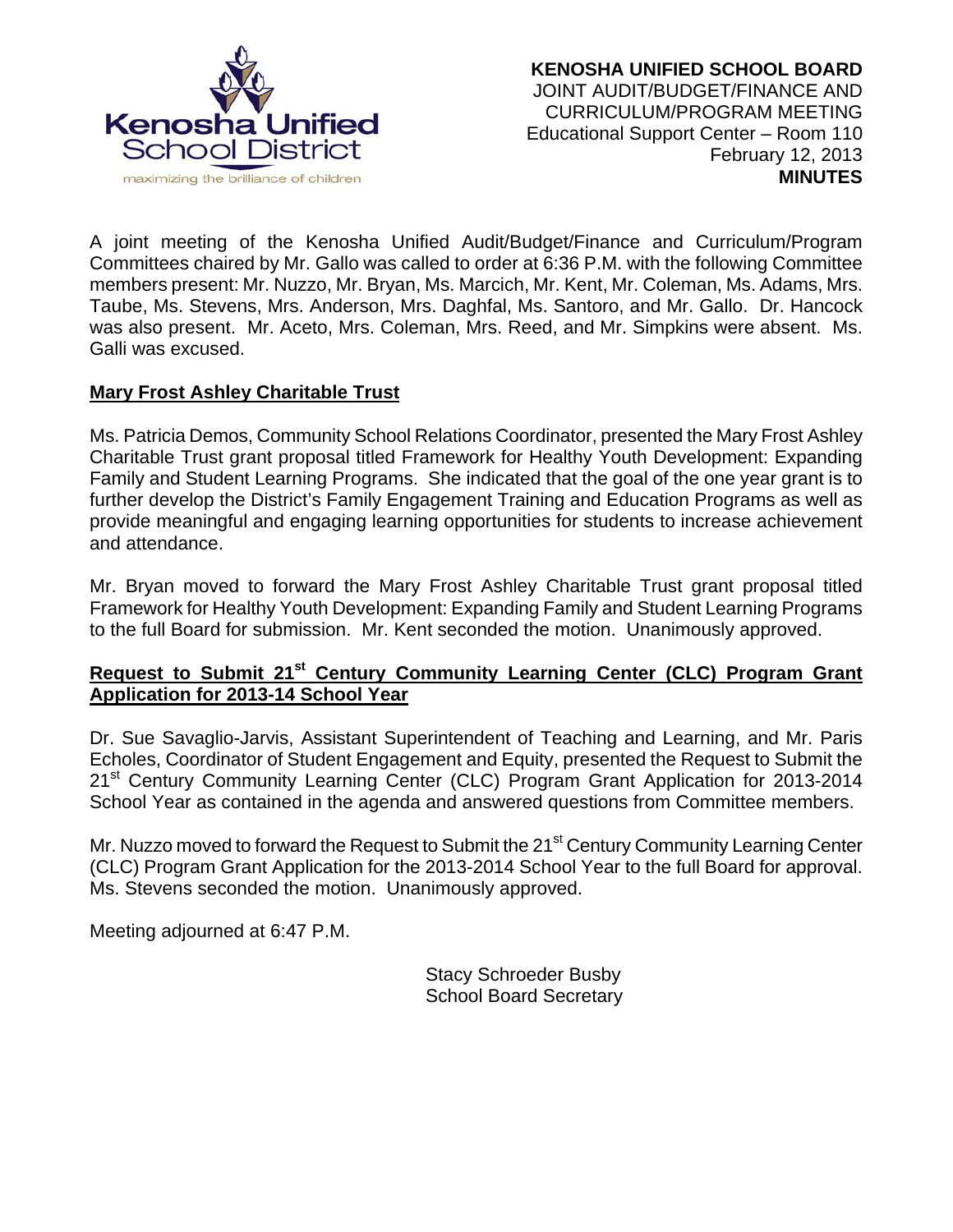

A meeting of the Kenosha Unified Curriculum/Program Committee chaired by Mrs. Taube was called to order at 6:54 P.M. with the following Committee members present: Ms. Stevens, Mrs. Coleman, Mrs. Anderson, Mrs. Daghfal, Ms. Santoro, and Mrs. Taube. Dr. Hancock was also present. Mrs. Reed and Mr. Simpkins were absent. Ms. Galli was excused.

## **Approval of Minutes – January 8, 2013 Meeting**

Mrs. Coleman moved to approve the minutes as presented in the agenda. Ms. Santoro seconded the motion. Unanimously approved.

# **Policy/Rule 6421 – Programs for Students With Disabilities**

Dr. Sue Savaglio-Jarvis, Assistant Superintendent of Teaching and Learning, presented Policy 6421 – Programs for Students With Disabilities and indicated that the revisions in the policy consisted of changing the use of the word "program" to "services", incorporating the services and procedures the District is required to provide by law (policies 6421, 6421.1, 6421.2, 6421.3, and 6421.4) into one policy, and adding a link which would direct individuals to the Wisconsin Department of Public Instruction (DPI) for more specific details on mandated services and procedures.

Ms. Susan Valeri, Director of Special Education, was also present and answered questions of Committee members.

Mrs. Anderson moved to forward the revised Policy 6421 – Services for Students With Disabilities and the recommendation for elimination of policies 6421.1, 6421.2, 6421.3, and 6421.4 to the School Board for a first reading on February 26, 2013, and a second reading on March 26, 2013. Mrs. Coleman seconded the motion. Unanimously approved.

## **Hockey Cooperative Team Expansion**

Dr. Savaglio-Jarvis presented the Hockey Cooperative Team Expansion and explained that the District would like to expand the co-op hockey program to include Wilmot Union School District; however, in order to do so, the Wisconsin Interscholastic Athletic Association (WIAA) requires Board approval before it can act upon the request.

Mr. Steven Knecht, Coordinator of Athletics/Physical Education, was also present and answered questions of Committee members.

Mrs. Daghfal moved to forward the Hockey Cooperative Team Expansion to the Board for approval to expand the District's hockey program into a co-op agreement with Wilmot Union School District. Ms. Stevens seconded the motion. Unanimously approved.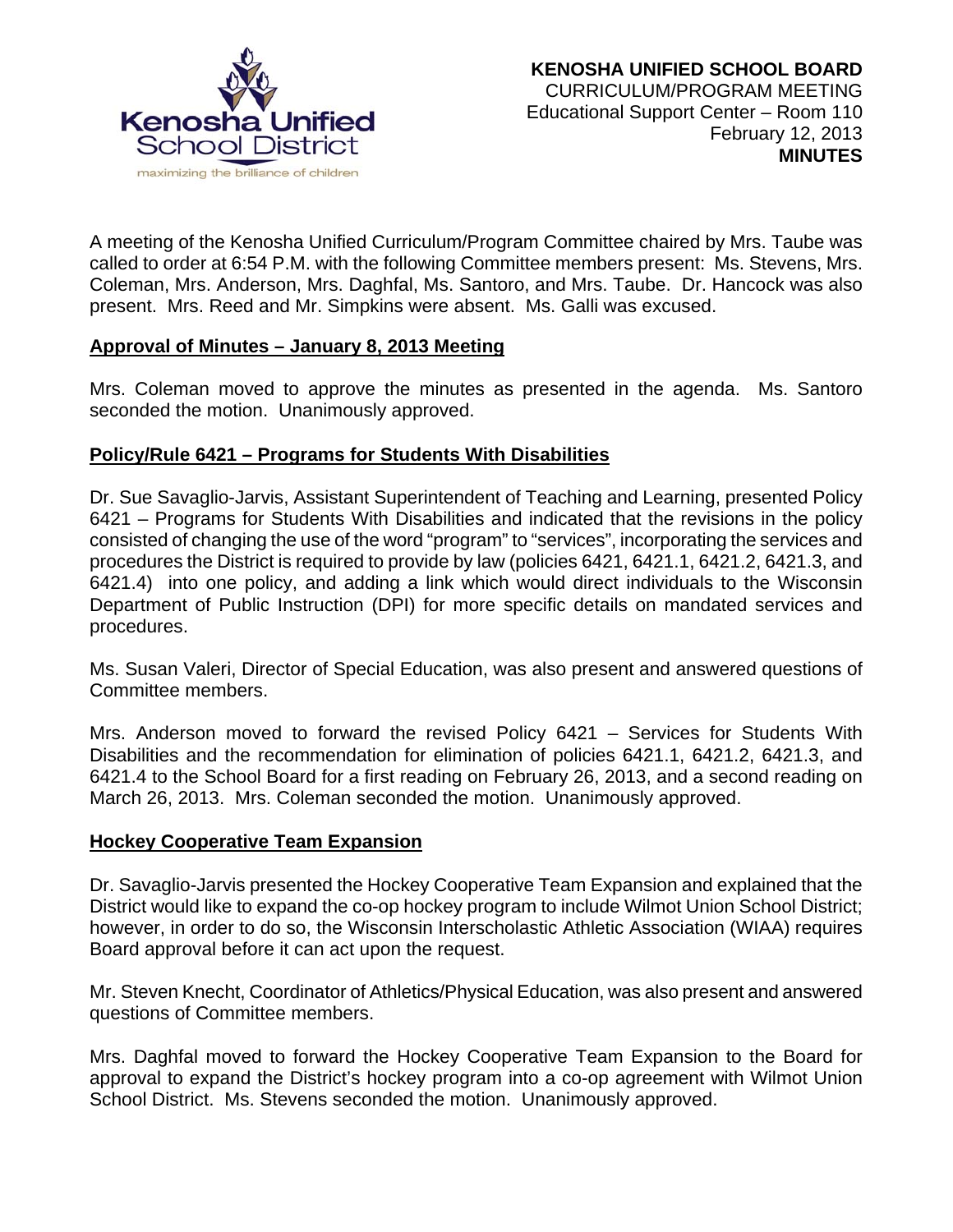### **Information Items**

Dr. Savaglio-Jarvis presented the Kenosha Unified School District – Concordia University Wisconsin Partnership for English as a Second Language Minor and indicated that with the increase of English Language learners in the District, there is an increasing need for teachers to know how to tailor their instruction to increase student achievement in both content and language goals. In response, a partnership between the District and Concordia University Wisconsin has been established to provide staff a pathway to pursue an English as a second Language (ESL) certificate at a reduced cost. Mrs. Iva Plumley, Coordinator of Language Acquisition Programs, was also present and answered questions from Committee members.

Dr. Savaglio-Jarvis presented the Elementary Standards-Based Grading: Progress Monitoring and Assessing for Student Learning as contained in the agenda. She explained that the concept behind personalized learning has driven professional educators to recognize the need to assess student learning based on the current newly defined Common Core State Standards. Currently, kindergarten through grade 2 reporting measures student learning by clearly defining standards; however, once a student moves to grade 3, student work is measured by a letter grade which truly has no meaning when one understands the language behind standards-based grading. Ms. Susan Akina, a teacher at Bradford High School, was also present and shared a Standards-Based Grading PowerPoint presentation which included the following topics: What are Standards, and Why Change?, Parents and Students Will Get More Information About:, If You Want to Show Student Growth You Cannot Rely on the 100 Point Scale, 2 Students With a Score of 70, Grading Rubric (Elementary Proficiency Scale), How Does Standards-Based Grading Motivate Students?, and What is the Most Important Difference?

Dr. Savaglio-Jarvis presented the Promethean Follow-Up Responses as contained in the agenda. Mrs. Anne Fredriksson, Coordinator of Instructional Technology & Library Media, was also present and answered questions from Committee members.

Dr. Savaglio-Jarvis presented the Professional Learning Update Summer 2012 to Fall 2012 as contained in the agenda which included a list of District professional learning opportunities offered, the number of participants in each professional learning opportunity, and a list of both internal and external professional learning facilitators. Mrs. Jennifer Navarro, Coordinator of Organization Training and Development, was also present and answered questions from Committee members. She indicated that an updated Appendix A would be forwarded to the Committee as additional information was received since the report was printed.

Ms. Karen Davis, Assistant Superintendent of Elementary School Leadership, presented the Evans-Newton, Inc. information as contained in the agenda. She indicated that the District entered into a contract with Evans Newton, Inc. to provide professional development and jobembedded coaching for 20 elementary principals and instructional coaches to ensure that professional learning communities were structured to perform at a high level. The remaining elementary principals were already working with Expeditionary Learning and incorporated training related to teacher collaboration around student achievement into additional learning experiences. In these two ways, all elementary principals and instructional coaches have been learning to lead their schools through the process of developing effective teacher collaboration teams that are focused on student achievement. Ms. Davis further explained that Evans-Newton, Inc. is also working with the four District content coordinators from Teaching and